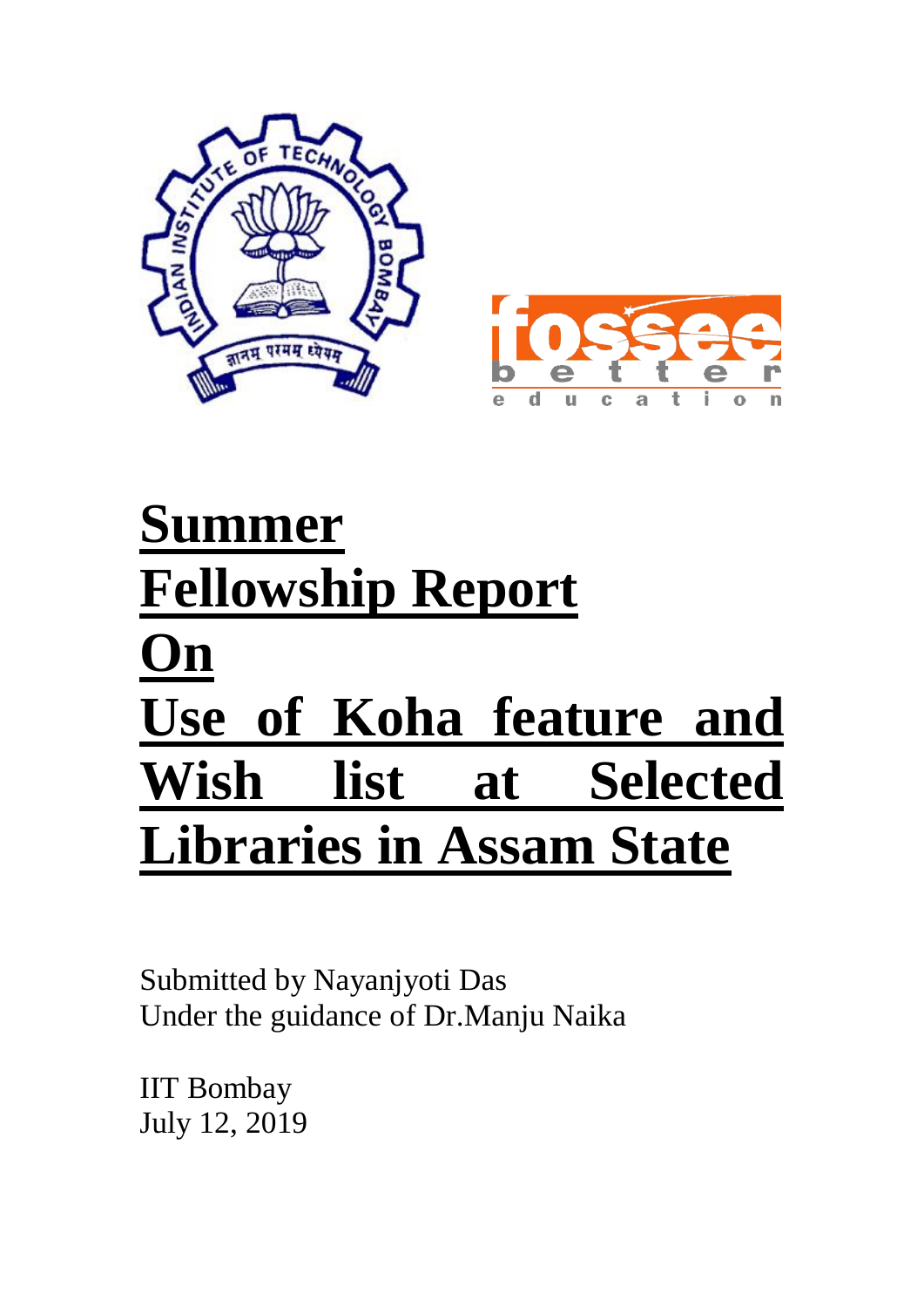## **Acknowledgement**

I would like to thank and show my gratitude to:

*Dr.Manju Naika* (Chief Library Officer, Central Library, IIT Bombay)

*Mrs. Samruddhi Vishal Hawaldar* (Sr. Library Info. Asst., Central Library, IIT Bombay)

*Dr. Bella Tony* (Sr. Manager, Health and Nutrition Team, Spoken Tutorial Project)

for guiding me in the right direction in order to prepare this case study report. I would also like to thank *Mr. Bulbul Das* (Computer Application professor, Morigaon College), Mrs. *Kankana Baishya* (Assistant Librarian, Central Library, National Law University) and *Mr. Ujjal Deka* (Asst. Professor, Sociology Department) and *Mrs. Utpala Barooa* (Librarian, Morigaon District Library) and many more people who have provided me valuable information and data for this report.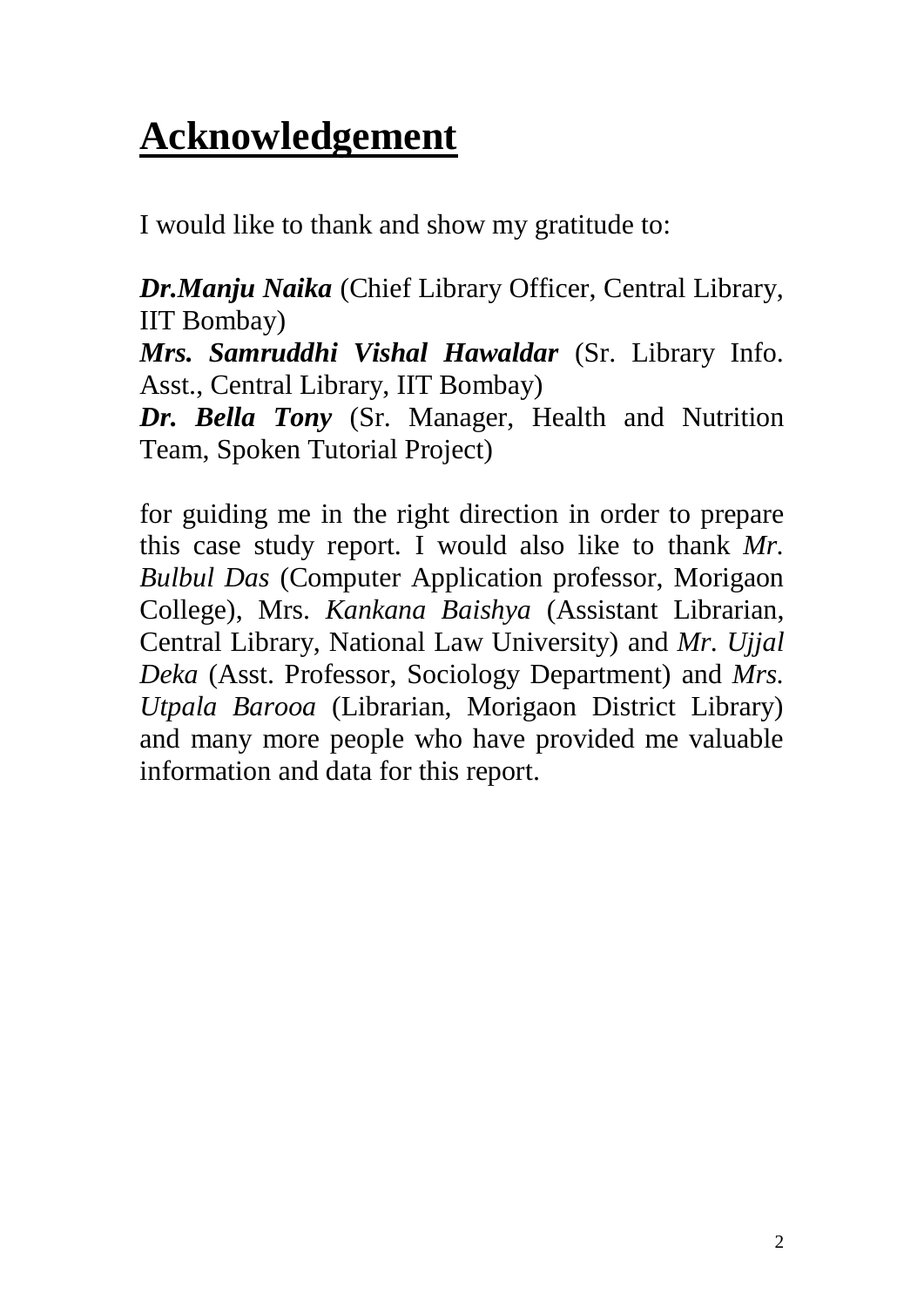## **Contents**

| VI) Major Findings and Analysis of Data9 |
|------------------------------------------|
|                                          |
|                                          |
|                                          |
|                                          |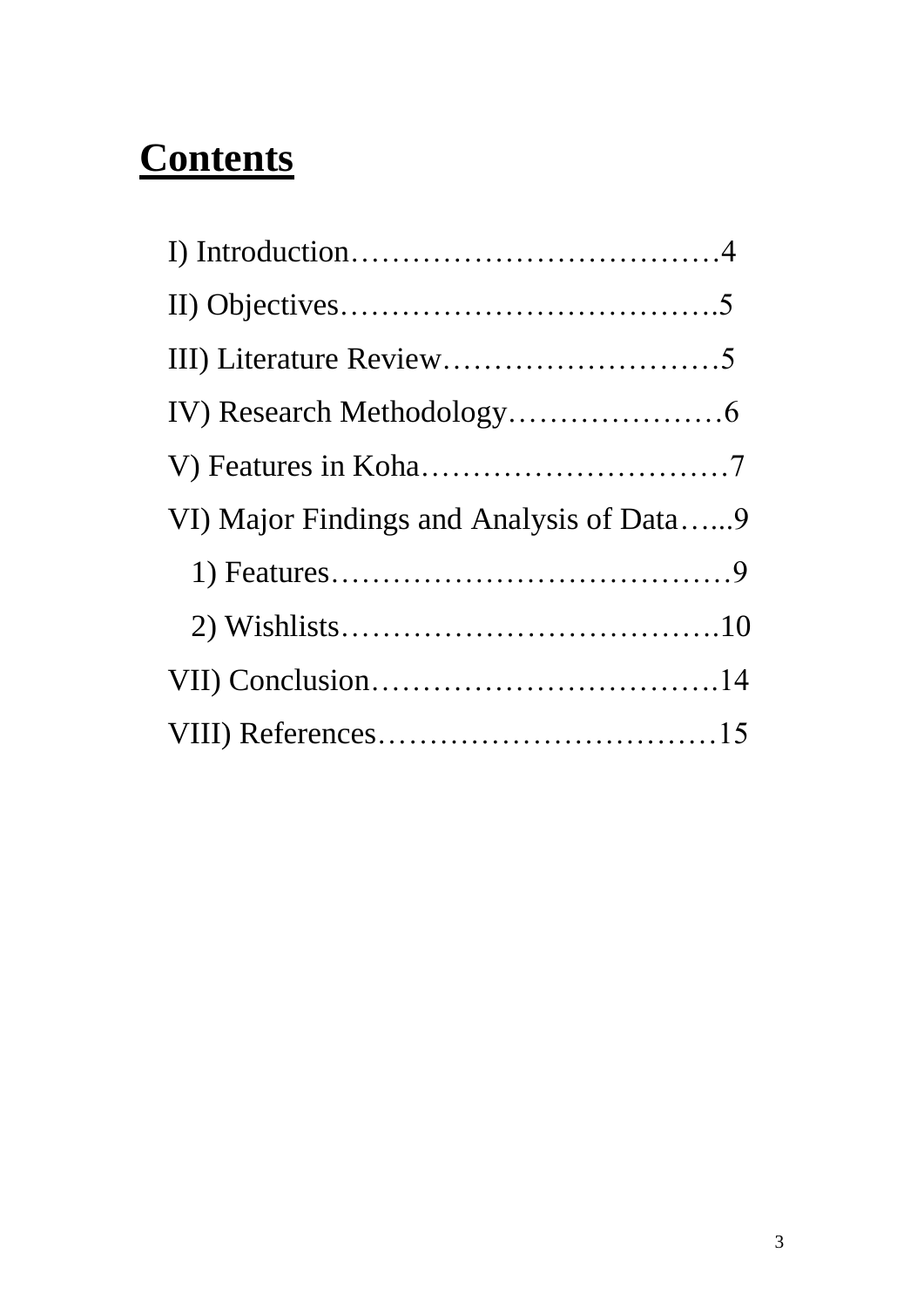## **I)Introduction:**

Library is a physical collection of books, magazines, issues, daily newspapers, etc. for reference or borrowing. The word library is derived from the words "Bibliotheca" and "Bibliothēkē" from Latin and Greek languages respectively.

The first libraries consisted of the earliest form of writing-the clay tablets in cuneiform script discovered in Sumer, some dating back to 2600 BC. Private or personal libraries made up of written books appeared in classical Greece in the 5th century BC. In the 6th century, at the very close of the Classical Period, the great libraries of the Mediterranean world remained those of Constantinople and Alexandria.

[\(https://en.wikipedia.org/wiki/Library\)](https://en.wikipedia.org/wiki/Library)

In the 21st century, libraries are not restricted to physical buildings and walls anymore. It is made possible by technological developments and the invention of the computer and the internet. Koha, an open source Integrated Library System (ILS), is used by various libraries around the world. It has an SQL database and the cataloguing data is stored in MARC and can be accessed through Z39.50 or SRU.

Koha has most of the features that would be expected in an ILS, including:

- Various Web 2.0 facilities like tagging, comment, social sharing and RSS feeds
- Union catalogue facility
- Customizable search
- Online Circulation
- Bar code printing

[\(https://en.wikipedia.org/wiki/Koha\\_\(software\)\)](https://en.wikipedia.org/wiki/Koha_(software))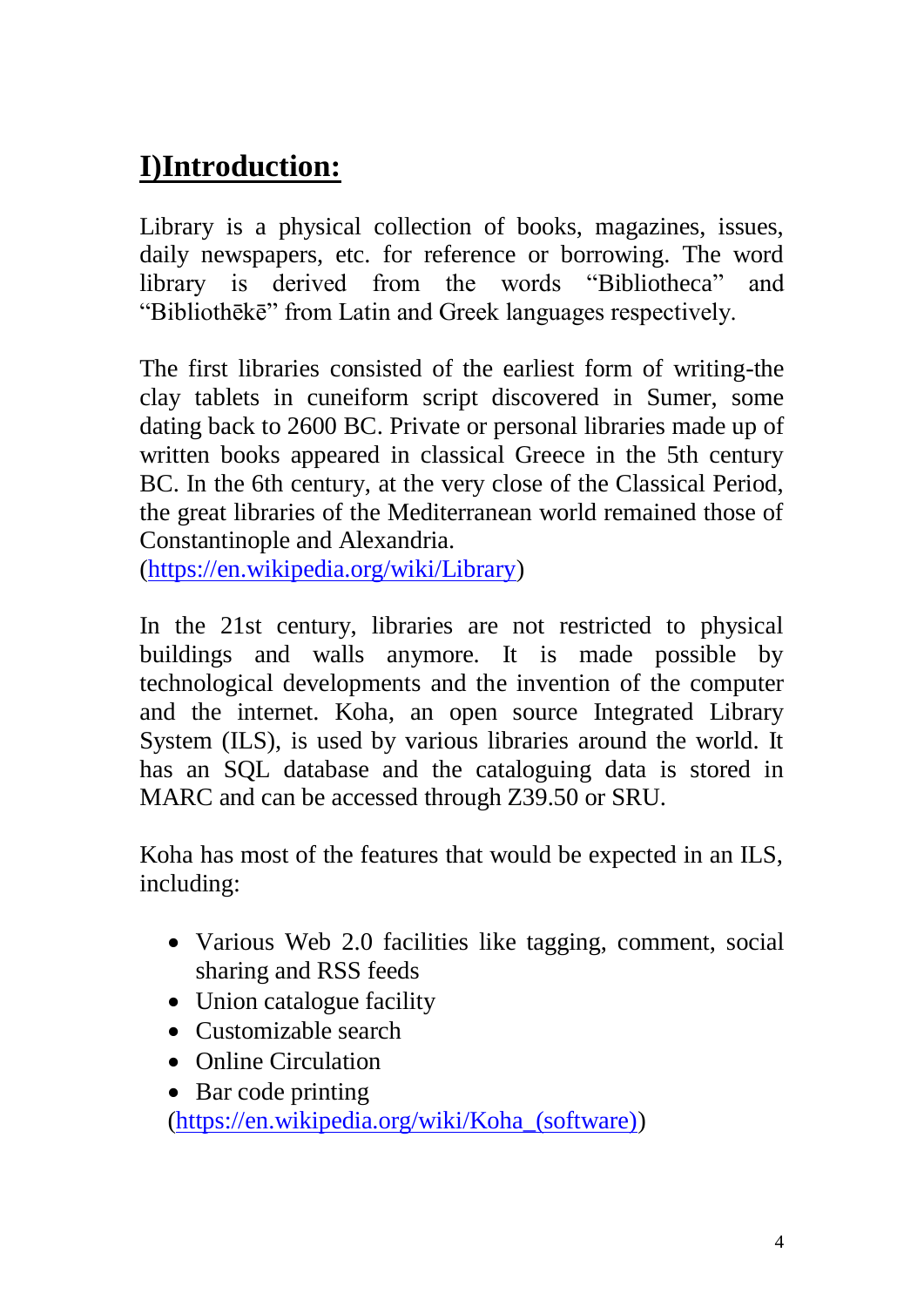### **II)Objectives**

- **To explore the various features of Koha used in four selected libraries of Assam.**
- **To prepare a wishlist of features.**

## **III)Literature Review:**

In the book, "**Koha 3 Library Management System"**  the authors *Amit Gupta and Savitra Sirohi* writes about the features in koha and their maintenance in great detail and in a language a user could understand very easily. This book is mainly aimed at guiding the readers on how to install koha on a system.

The book starts with installing and configuring the LAMP stack and the Koha application to meet our needs. It then goes deeper into setting up various rules and configuring settings for Koha. It also covers data migration of catalogue records, software maintenance, and customization of the application. Chapters are also dedicated to providing an insight into advanced topics such as LDAP integration and Internationalization. It also includes loads of tips for troubleshooting and maintenance activities.

[\(https://www.oreilly.com/library/view/koha-3](https://www.oreilly.com/library/view/koha-3-library/9781849510820/) [library/9781849510820/\)](https://www.oreilly.com/library/view/koha-3-library/9781849510820/)

Although it is mostly focussed on installing and configuring koha, it does help in understanding the various features in koha.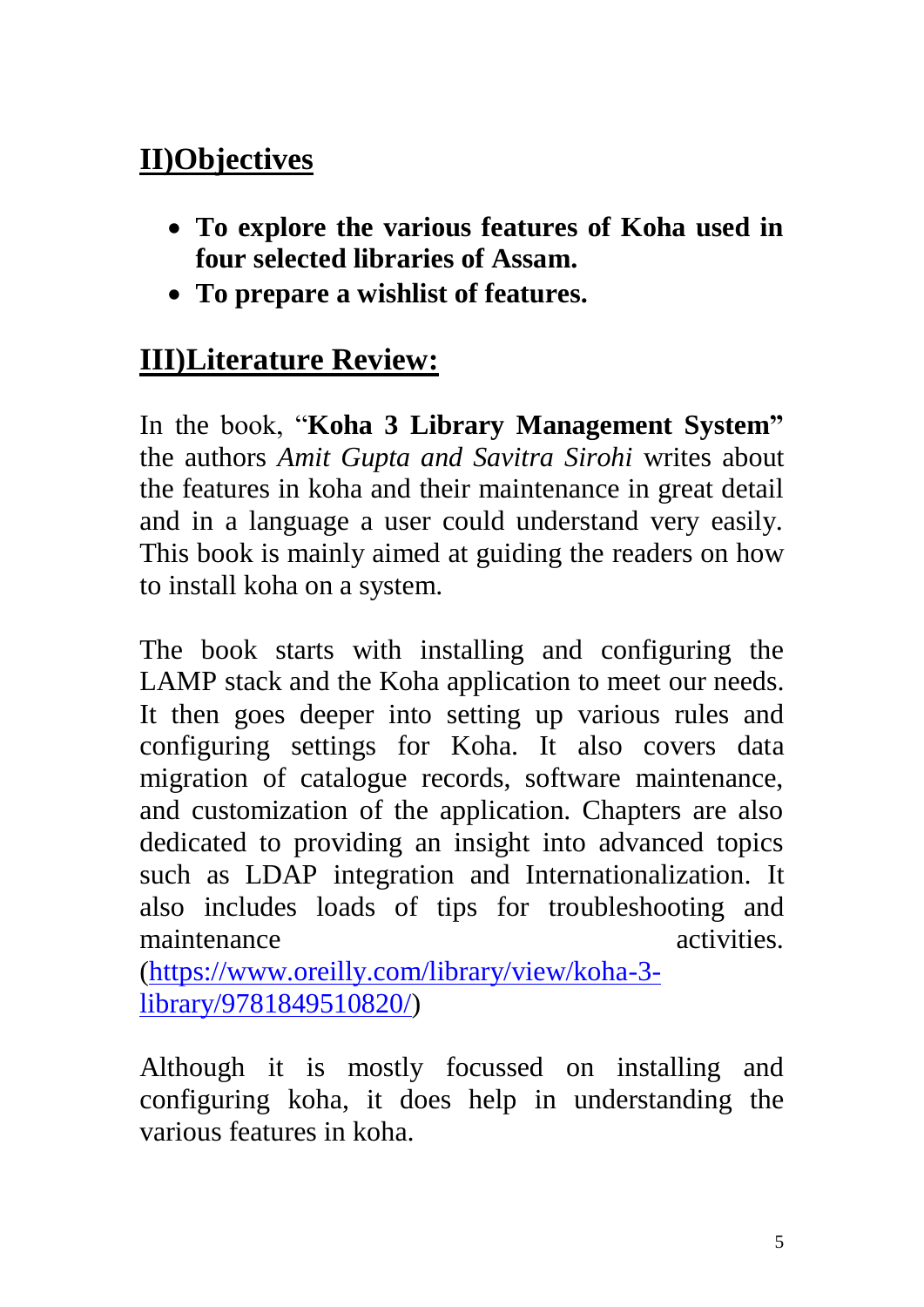## **IV)Research Methodology:**

This study is primarily based on data collection from interviews with the librarians and technical department of multiple libraries of the Assam state. All the interviews are taken separately so that it can help in gaining individual perspective about their working experience with koha and their expectations in the upcoming updates. The interviews with the people working in koha help in collecting valuable insights in the current scenario of koha.

This case study includes four selected libraries of Assam state. They are:-

*1) Kamrup Public Library 2) National Law University and Judicial Academy Central Library 3) Assam University Library* 

*4) Pandu College Library*

From these four libraries, responses were recorded mostly from the librarians and the technical department not only the features and wishlist of koha but also their experience with it and the various problems they face. Even though only four selected libraries were required for this case study, it should be noted that a few more interviews in other libraries were conducted too.

Questionnaires were also sent to each of the librarians of the libraries and the answers were recorded accordingly.

During this study, secondary sources like internet articles and books were also used in order to complete this study.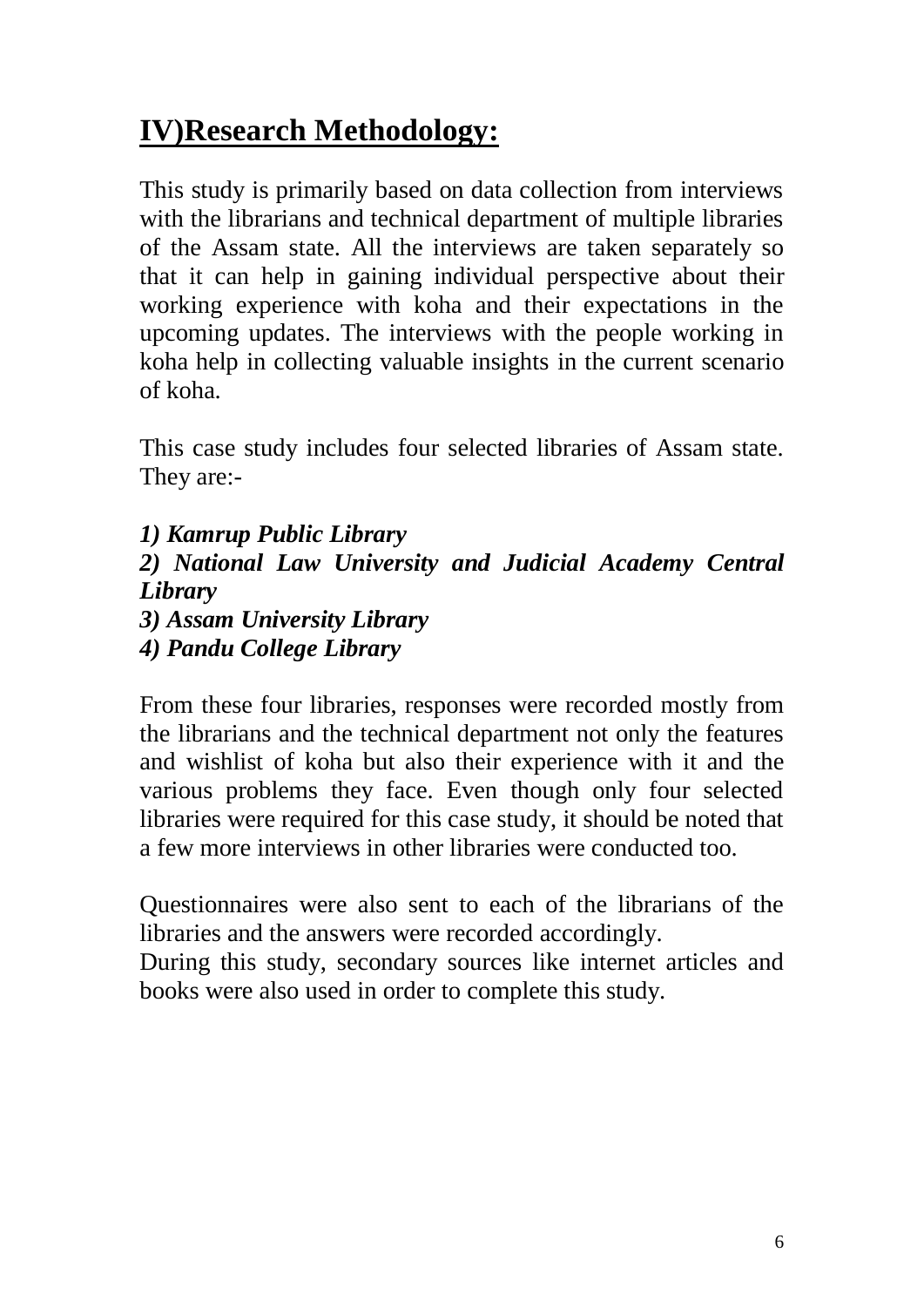## **V)Features in Koha:**

Although there are a lot of features in koha, only the major ones are covered in this study. These features could easily be found in the main page of koha.

A brief overview of the features are-

- 1. **Circulation:**-It includes borrowing a book from any branch (not just the branch where the borrower first registered) and returning an item at any branch; also reserving an item for at any branch.
- 2. **Patrons:**-When we click on the add patrons, a form appears which prompts us to fill in the member particulars. Also the koha system automatically allots one card number to the patrons. It prompts us to conform to the record when the details are filled. The user sees this only when he accesses his/her membership information at the OPAC. Patrons are basically used to group members and there are different restrictions for different patrons.
- 3. **Koha Cataloguing Module:**-The cataloguing module is one of the principal strong points of Koha. Several "frameworks" can be defined to do different types of cataloguing for monographs, electronic resources, periodicals, etc. It also includes importing records in ISO2709 format (the MARC reservoir) and through Z39.50 (client) for fast cataloguing.
- 4. **Authorities:**-Authority records are a way of controlling fields in the MARC records. Using authority records will provide one with control over subject headings, personal names and places.
- 5. **Serials:**-The Serials module in Koha is used for keeping track of journals, newspapers and other items that come on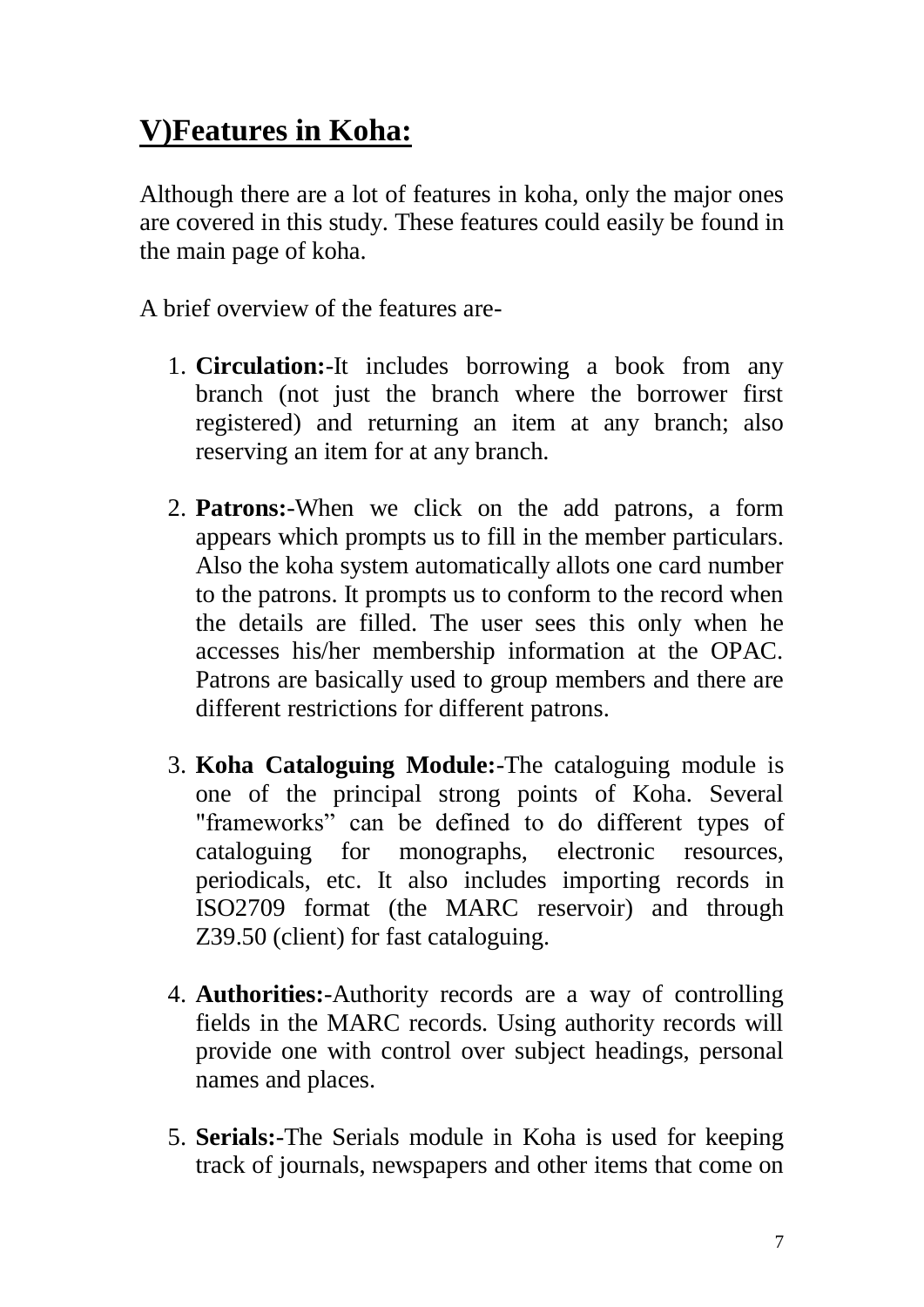a regular schedule. As with all modules, one needs to go through the related implementation checklist before using Serials.

- 6. **Acquisitions:**-The Koha Acquisitions module provides a way for the library to record orders placed with vendors and manages purchase budgets. It makes it possible to acquire materials and add them directly to the catalogue. It also manages budgetary matters, orders placed with the suppliers, etc.
- 7. **Reports:**-Reports in Koha are a way to gather data. Reports are used to generate statistics, member lists, shelving lists, or any list of data in your database. Koha's data is stored in a MySQL database which means that librarians can generate nearly any report they would like by either using the guided reports wizard or writing their own SQL query.
- 8. **Koha Administration:**-It usually controls the way koha works. Under it is Global System Preferences where the user needs to set these preferences before anything else in Koha. System preferences can be searched (using any part of the preference name or description) using the search box on the 'Administration' page or the search box at the top of each system preferences page.

(Description of the features from:

[http://knowgate.niscair.res.in/documents/10181/21379/03-](http://knowgate.niscair.res.in/documents/10181/21379/03-KOHA+Overview+%26+features.pdf/1ad67a95-ee85-4a4e-8206-d95c12edac61) [KOHA+Overview+%26+features.pdf/1ad67a95-ee85-4a4e-](http://knowgate.niscair.res.in/documents/10181/21379/03-KOHA+Overview+%26+features.pdf/1ad67a95-ee85-4a4e-8206-d95c12edac61)[8206-d95c12edac61](http://knowgate.niscair.res.in/documents/10181/21379/03-KOHA+Overview+%26+features.pdf/1ad67a95-ee85-4a4e-8206-d95c12edac61)

<https://koha-community.org/manual/18.11/en/epub/> )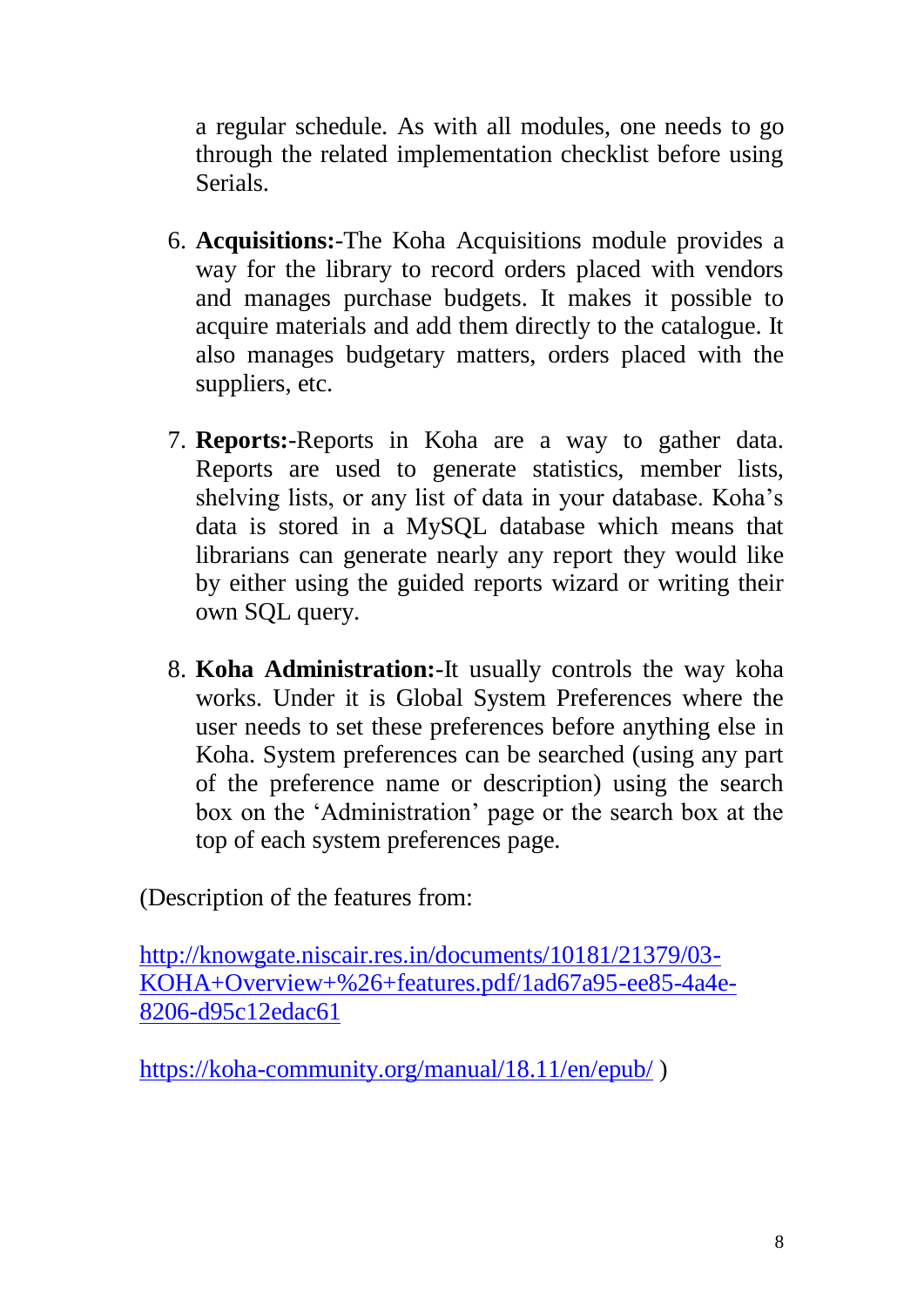## **VI)Major Findings and Analysis of Data:**

#### **1)Features:**

The selected libraries namely:- Kamrup Public Library , National Law University and Judicial Academy Library, Assam University Library and Pandu college library are situated in Kamrup district. Almost all of the major features are being used in the libraries.

I have created tables where the information regarding the features used in the libraries are shown:-

| <b>Features</b>               | Kamrup<br><b>Public</b><br>Library | <b>National</b><br>Law<br><b>University</b><br>And<br><b>Judicial</b><br><b>Academy</b><br>Library | Assam<br><b>University</b><br><b>Library</b> | Pandu<br><b>College</b><br><b>Library</b> |
|-------------------------------|------------------------------------|----------------------------------------------------------------------------------------------------|----------------------------------------------|-------------------------------------------|
| <b>Circulation</b>            | ∗                                  | ∗                                                                                                  | *                                            | ∗                                         |
| <b>Patrons</b>                | $\ast$                             | ∗                                                                                                  | ∗                                            | $\ast$                                    |
| <b>Cataloguing</b>            | ∗                                  | *                                                                                                  | *                                            | $\ast$                                    |
| <b>Authorities</b>            | ∗                                  | $\ast$                                                                                             | $\ast$                                       | $\ast$                                    |
| <b>Serials</b>                | $\ast$                             | *                                                                                                  |                                              | $\ast$                                    |
| <b>Acquisitions</b>           | ∗                                  | ∗                                                                                                  |                                              | $\ast$                                    |
| <b>Reports</b>                | ∗                                  | *                                                                                                  | *                                            | $\ast$                                    |
| Koha<br><b>Administration</b> | $\ast$                             | $\ast$                                                                                             | ∗                                            | $\ast$                                    |

(Asterisk\* represents that the feature is being used in the corresponding library)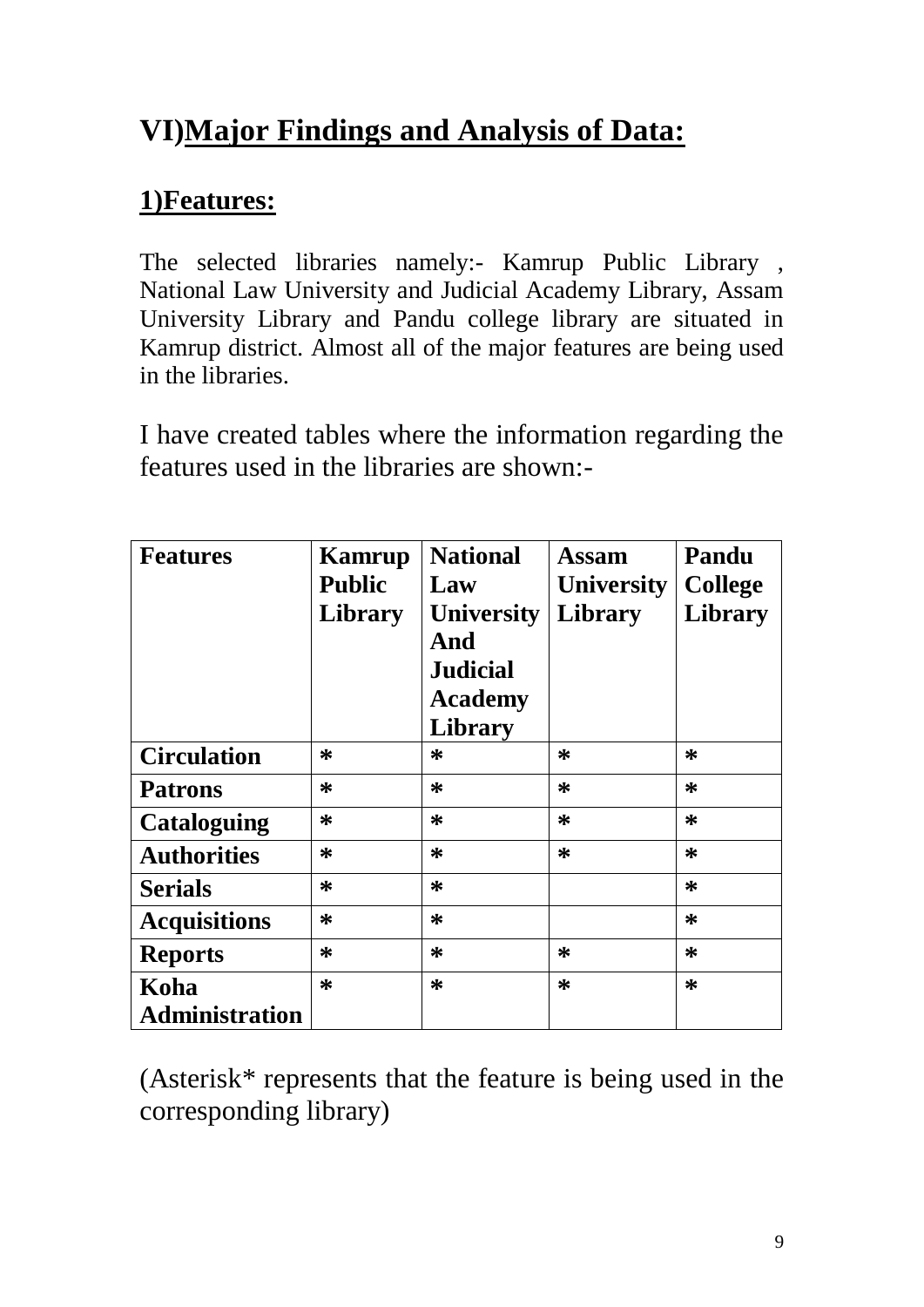From the given table, it is clear that all of the major features of koha are being used in the selected libraries except for Assam University Library where "Serials" and "Acquisitions" are not used.

It was also found out that RFID integration with koha is not yet done in Kamrup Public Library and Pandu College Library. Again, OPAC is not available in Kamrup Public Library.

#### **2)Wishlists:**

Wishlist is a compilation of the features or modifications expected in the selected libraries. Most of the data in the wishlists are being collected from the answers recorded against the questions enquired in the questionnaire that was sent to each of the selected libraries.

#### **A)Assam University Library:**

a. *Mobile registered based OTP verification b. Mobile version*

(a) Mobile registered based OTP verification: Mr. Saroj Kumar Mandal, a library assistant at the Assam University Library, expresses that OTP (One Time Password) verification through sms or e-mail on mobile phones is much required in order to restrict fake circulation/issue and return of documents or books.

A one-time password (OTP), also known as one-time pin or dynamic password is a password that is valid for only one login session or transaction, on a computer system or other digital device. The most important advantage that is addressed by OTPs is that, in contrast to static passwords, they are not vulnerable to replay attacks. This means that a potential intruder who manages to record an OTP that was already used to log into a service or to conduct a transaction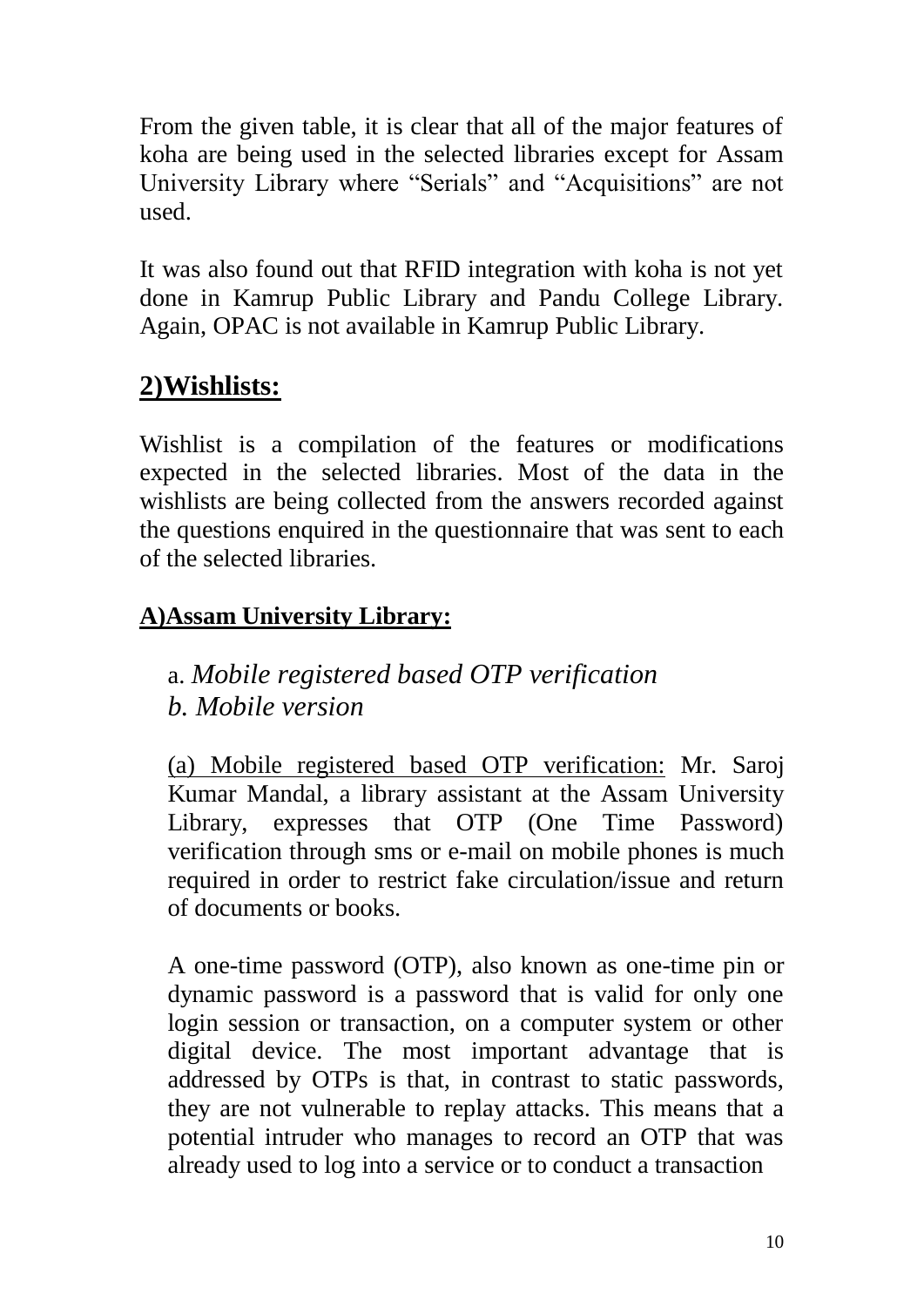will not be able to abuse it, since it will no longer be valid. A second major advantage is that a user, who uses the same (or similar) password for multiple systems, is not made vulnerable on all of them, if the password for one of these is gained by an attacker. A number of OTP systems also aim to ensure that a session cannot easily be intercepted or impersonated without knowledge of unpredictable data created during the previous session, thus reducing the attack surface further.[\(https://en.wikipedia.org/wiki/One](https://en.wikipedia.org/wiki/One-time_password)[time\\_password\)](https://en.wikipedia.org/wiki/One-time_password)

In case of koha, it would help avoiding theft of books and only registered members would have the right to borrow books from a particular library. Secondly, the members would not have to worry about their leaked passwords.

(b) Mobile App: Since many users access internet through their smart phones, it would be sensible to create a mobile app of koha. People would easily be able to access their account and important information like the date of renewal, number of books they borrowed, etc. This feature could also serve a user to view books in the catalogue and curate their decision of picking a book up. Moreover, it would boost the business of the company as koha will get more exposure if it is available on smart phones. So basically, it would make one's life easier. A user could access koha anytime and anywhere when it is on a smart phone.

#### **B)Kamrup Public Library:**

#### *a. User friendly interface b. Properly designed guide/manual*

(a)User friendly interface: Beginners will be able to learn or use koha if the interface is made simpler for users. The current version is really complicated to understand for a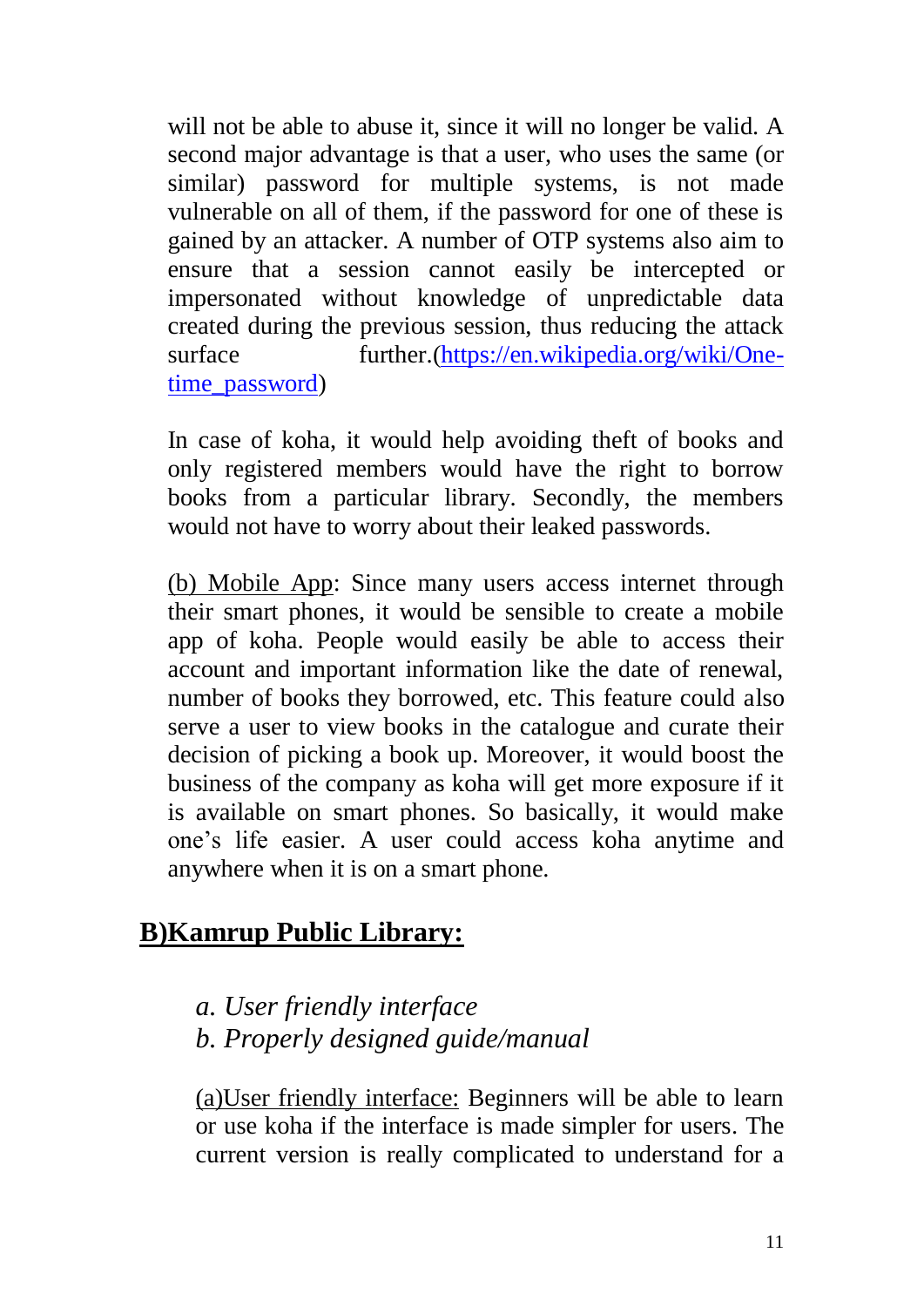complete beginner. A useful thing would be to show or highlight the main features and present the user some information regarding the particular feature currently selected. This kind of feature/mini tutorial is widely used across a lot of softwares and apps. It shows up when someone fresh installs software.

(b)Properly designed guide/manual: A guide which is well designed or built could work wonders! The user would not have to move to other websites in order to learn how to use it. Although there is an existing manual with some good and helpful content, there is a need to create a centralized guide (and not multiple manuals fragmented in different pages) where the user should have the choice to search his query by typing terms into a search box.

#### **C) National Law University and Judicial Academy Library:**

#### *a. Discussion forum and content uploading b. User friendly stock verification*

(a)Discussion forum and content uploading: A discussion forum, or message board, is an online discussion site where people can hold conversations in the form of posted messages. They differ from chat rooms in that messages are often longer than one line of text, and are at least temporarily archived. Also, depending on the access level of a user or the forum set-up, a posted message might need to be approved by a moderator before it becomes publicly visible. Forums have a specific set of jargon associated with them; example: a single conversation is called a "thread", or topic. [\(https://en.wikipedia.org/wiki/Internet\\_forum\)](https://en.wikipedia.org/wiki/Internet_forum)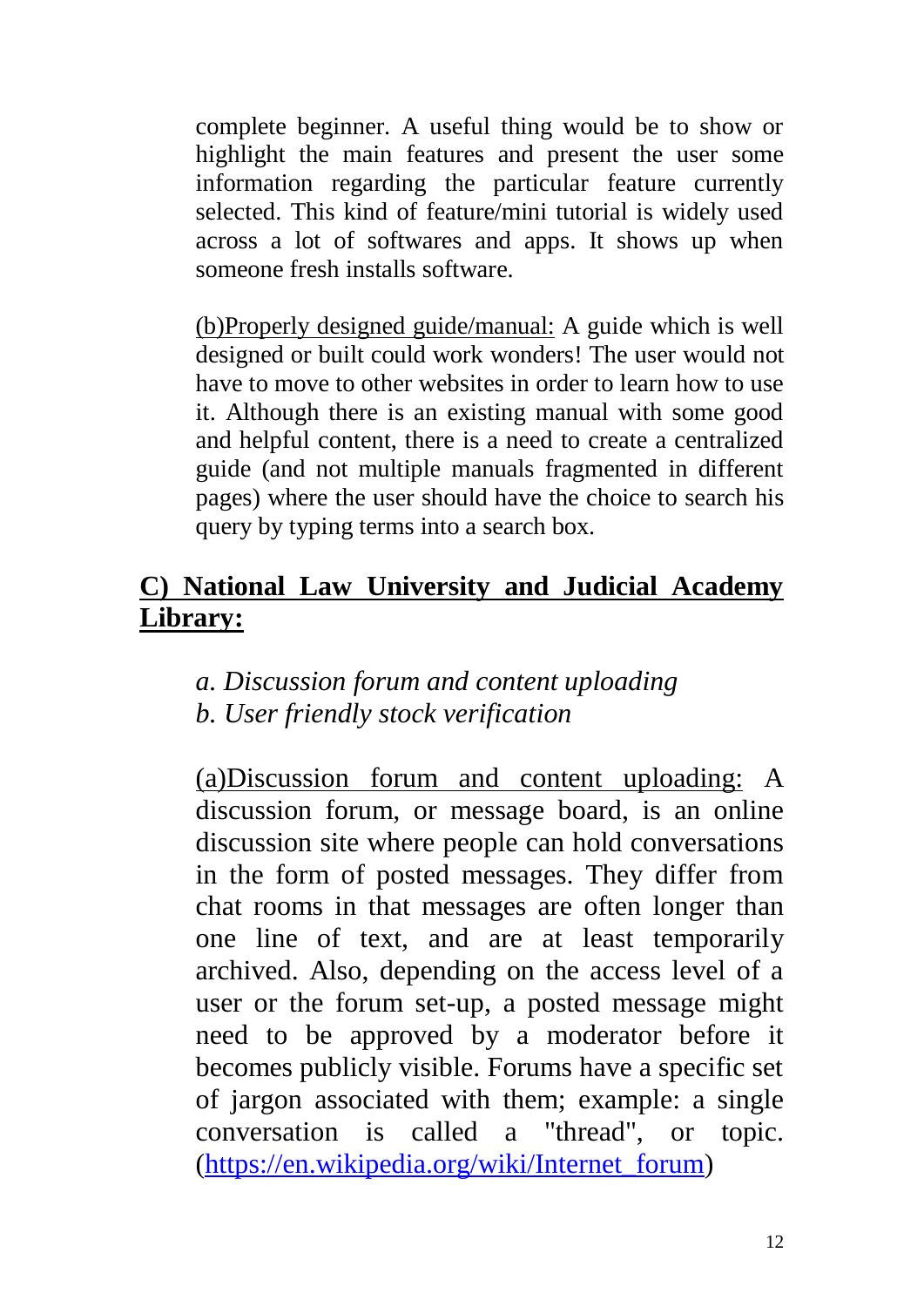A popular example is Reddit where there are different discussions to participate. In case of koha, it is really necessary for discussions on bugs, faults, updates, etc. It could also prove useful if someone decides to enquire about something the person might require help on.

(b)User friendly stock verification: The term stock verification refers to the process of checking as to what is in stock in relation to what there was. The emphasis is being put more on finding which items are missing than on how much the loss is calculated. In library context, it is the periodic verification of books and other reading material. [\(https://www.slideshare.net/Shanthakumaragowda/s](https://www.slideshare.net/Shanthakumaragowda/stock-verification) [tock-verification\)](https://www.slideshare.net/Shanthakumaragowda/stock-verification)

In koha, it is somewhat a tough procedure to do a stock verification of the books. It is currently done by using the "Inventory tool".

#### **D)Pandu College Library:**

*a. Sign in using gmail or phone number b. Middle name in patrons*

(a)Sign in using gmail or phone number: This would particularly be helpful in mobile version of koha if it exists in the future. Sometimes, users forget their passwords for their account or even their user ID. Then this feature might help them in resetting their passwords through gmail or registered phone number.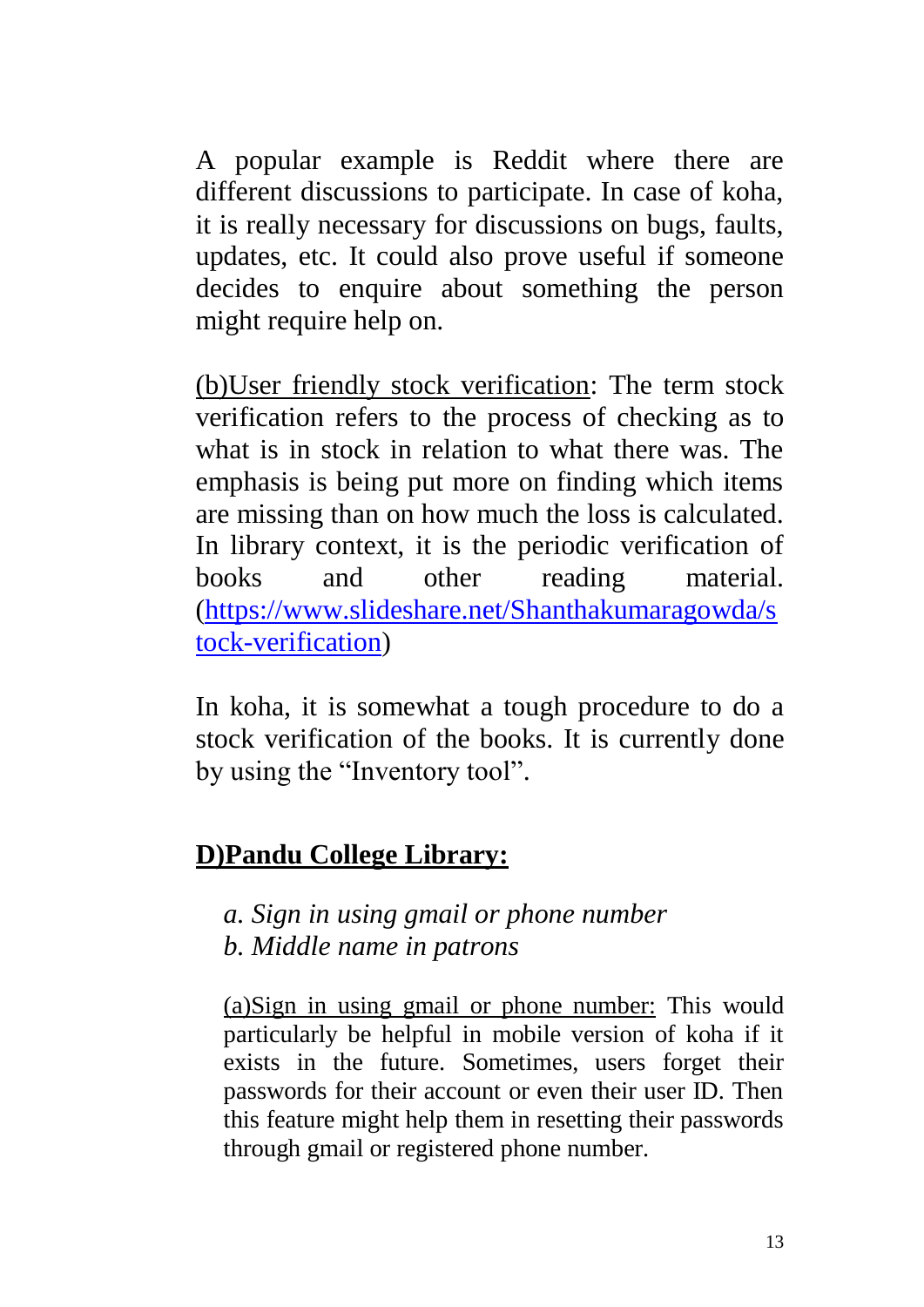Signing in using Google accounts are done through a protocol called OAuth. OAuth is an open standard for secure access delegation, which means it is a service that allows web giants like Google or Microsoft to permit its users to share their own select pieces of information with third-party websites or applications, while protecting the confidential info of users at the same time.

[\(https://www.scienceabc.com/innovation/oauth-how](https://www.scienceabc.com/innovation/oauth-how-does-login-with-facebook-google-work.html)[does-login-with-facebook-google-work.html\)](https://www.scienceabc.com/innovation/oauth-how-does-login-with-facebook-google-work.html)

(b)Middle name in patrons: Some people have middle names and adding this feature would be good and increase the accuracy of the details of the user. While an option to keep that field vacant would be convenient if the user does not have any middle name.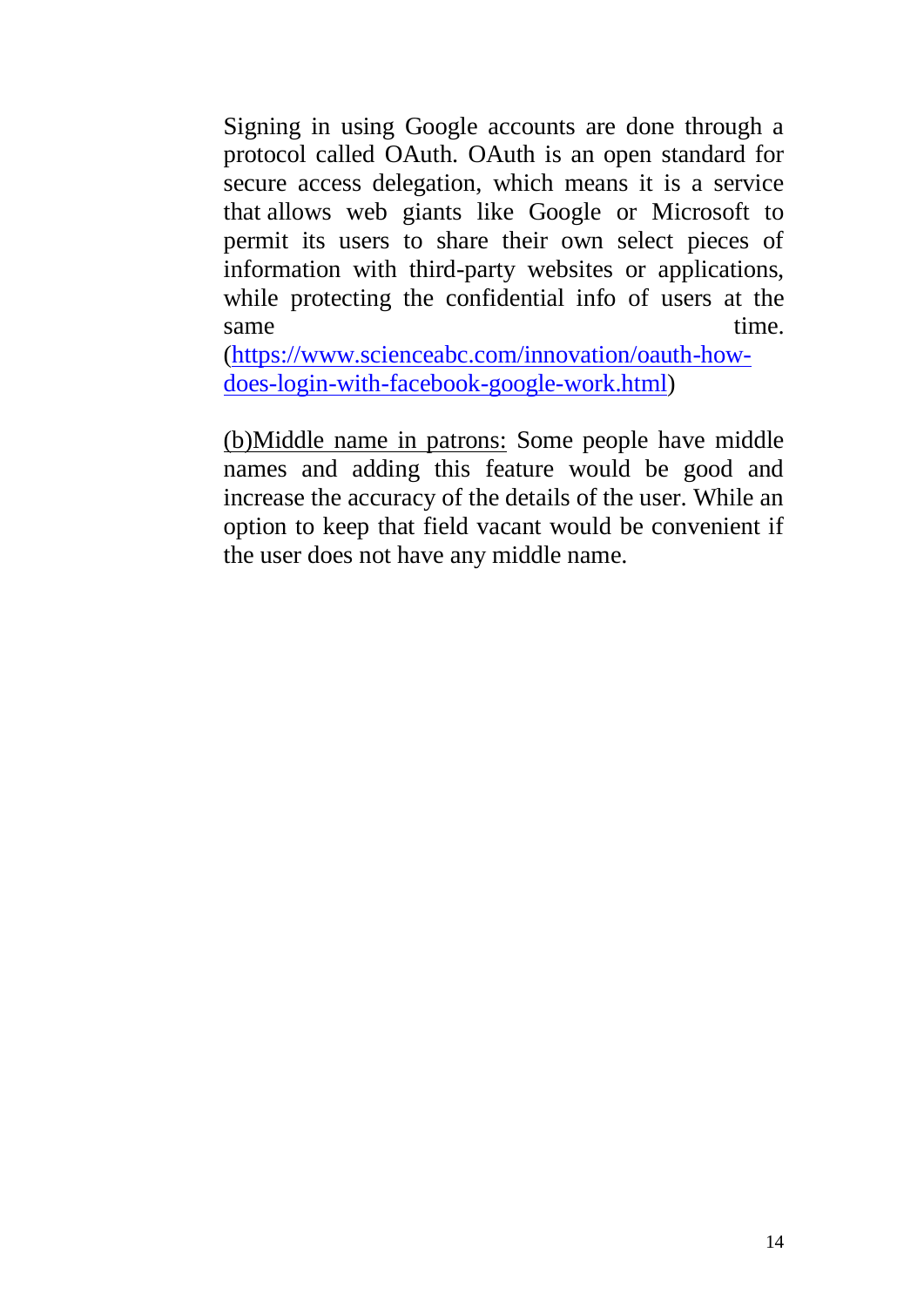## **VII) Conclusion:**

Automation of library has a long way to go at least in Assam. Many libraries are yet to utilise its advantages. There are only a handful of libraries where automation software, particularly koha is used. This has happened mostly because there are not a lot of trained professionals in Assam. Therefore, focus must be shifted towards education and training of this technology for the youth. This could also help in mitigating the problem of unemployment.

Again, the selected few libraries where koha is used are pretty much content with it. There are a few problems in koha which needs to be fixed in the upcoming updates of koha though.

It is also to be noted that a significant number of libraries use alternative softwares to koha which only means that not all users are comfortable with it yet. It is also found that many libraries have shifted to other softwares because of it being a bit less user friendly and somewhat complex to handle.

No doubt koha is a wonderful integrated library management system. Moreover it is open source. Thus anyone can use it for free. But the developers need to work harder to make it more user friendly than others.

## **VIII)References:**

- **Koha's official website:<http://www.koha.org/>**
- **"Koha 3 Library Management System" written by Amit Gupta and Savitra Sirohi [Publisher: Packt Publishing; Release Date: November 2010; ISBN: 9781849510820]**
- **<https://en.wikipedia.org/wiki/Library>**